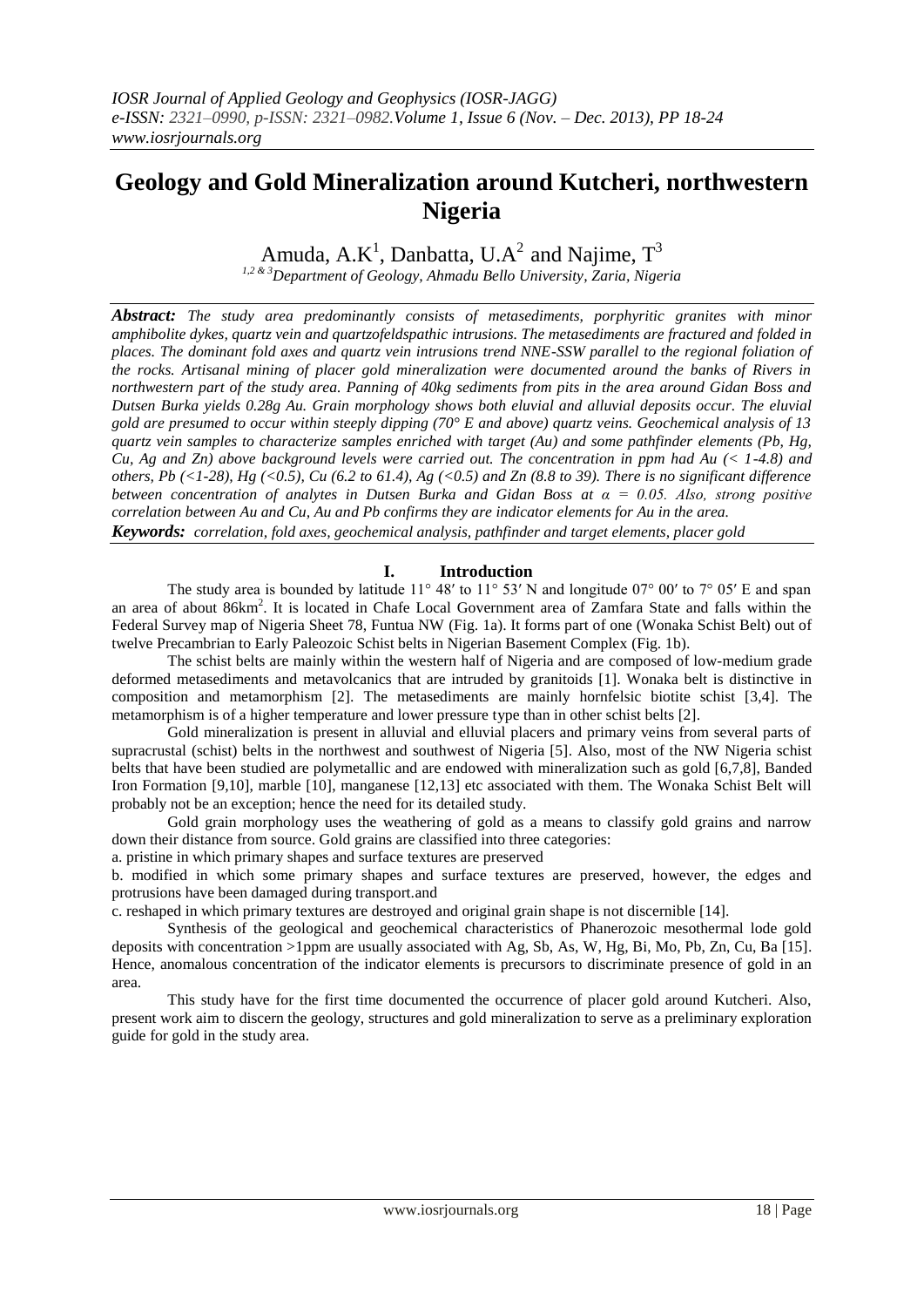

Fig. 1: (a) Map of Nigeria showing location of the study area (not to scale) and (b) Study area within a simplified geological map of the Northern and Southern part of the Western half of Nigeria, showing the distribution of the schist belts and the locations of major lineaments (modified [16] in [17]). The schist belts are 1. Zungeru-Birning Gwari, 2. Kushaka, 3. Malumfashi, 4. Kazaure, 5. Wonaka, 6. Maru, 7. Anka, 8. Zuru, 9. Iseyin-Oyan River, 10. Ife-Ilesha, 11. Igarra-Kabba-Lokoja, 12. Toto, AYI = Anka-Yauri-Iseyin fault system. KZI= Kalangai-Zungeru-Ifewara fault system.

## **II. Methodology**

The present research work which was done in five steps. These include:

2.1 Literature Review: that includes relevant published and unpublished work on Nigeria basement Geology and gold mineralization.

2.2 Fieldwork: on scale 1:25,000 that includes two days reconnaissance and seven days detailed field mapping using Compass clinometer-Global Positioning System (GPS) traversing method. The compass clinometer was used to measure trend and dips of lithologies and other structural features on outcrops. A digger and shovel was used to sample about 20kg sediments each from Dutsen Burka and Gidan Boss for panning. Representative samples (rocks) for petrographic studies and geochemical analysis were taken from outcrops with a sledge hammer. Also, a chisel head hammer was used to randomly sample quartz veins lengthwise from south towards the north at about 40m interval.

2.3 Map Digitization: Topographic map of the study area were scanned and uploaded into MapInfo software (MapInfo Professional 11.0). It was digitized at scale 1:25,000.

2.4 Laboratory Analysis

2.4.1 Thin section production and petrographic studies: Five thin sections were produced and analyzed with polarized light microscope. Photomicrographs are uploaded into JMicro Vision 1.2.7 software for modal analysis.

2.4.2 Panning and grain morphology: The pan had concentric grooves that help trap denser gold grains by liquefaction upon shaking in water. Diameters of grains are measured with ruler.

2.4.3 Geochemical analysis: Thirteen quartz vein samples were crushed, pulverized, homogenized to <75µ and digested (Aqua regia). Appropriate volume of the supernatant solution was taken for elemental analysis using Atomic Absorption Spectrophotometer (AAS) in Multi-User Science Research Laboratory, A.B.U, Zaria.

2.5 Data Interpretation: Descriptive statistics and other tools (t-test, correlation coefficient) in Microsoft excel were used. Also, structural data were plotted with rosette diagram software (Rozeta 2.0).

## **3.1 Fieldwork and Petrography**

# **III. Results and Discussion**

3.1.1 Field relationships: Biotite schist constitutes about 55% of rocks in the area. It covers the entire northwestern part, most of the northeastern part and a cone shaped area in contact with porphyritic biotite granite (PBG) in the southwestern part (Fig. 2). Phyllite covers area around Gimba in the northern edge of the northeastern part of the area. It constitutes about 3% of lithologies in the area (Fig. 2). Porphyritic biotite granite (PBG) constitutes about 32% of rocks in the area. It mainly covers areas around Kutcheri within southwestern part and most of the southeastern part (Fig 2). The remaining area (about 5%) is occupied by minor lithologies which include amphibolite dyke, quartz vein (in metasedments) and quartzofeldspathic pegmatites (in PBG).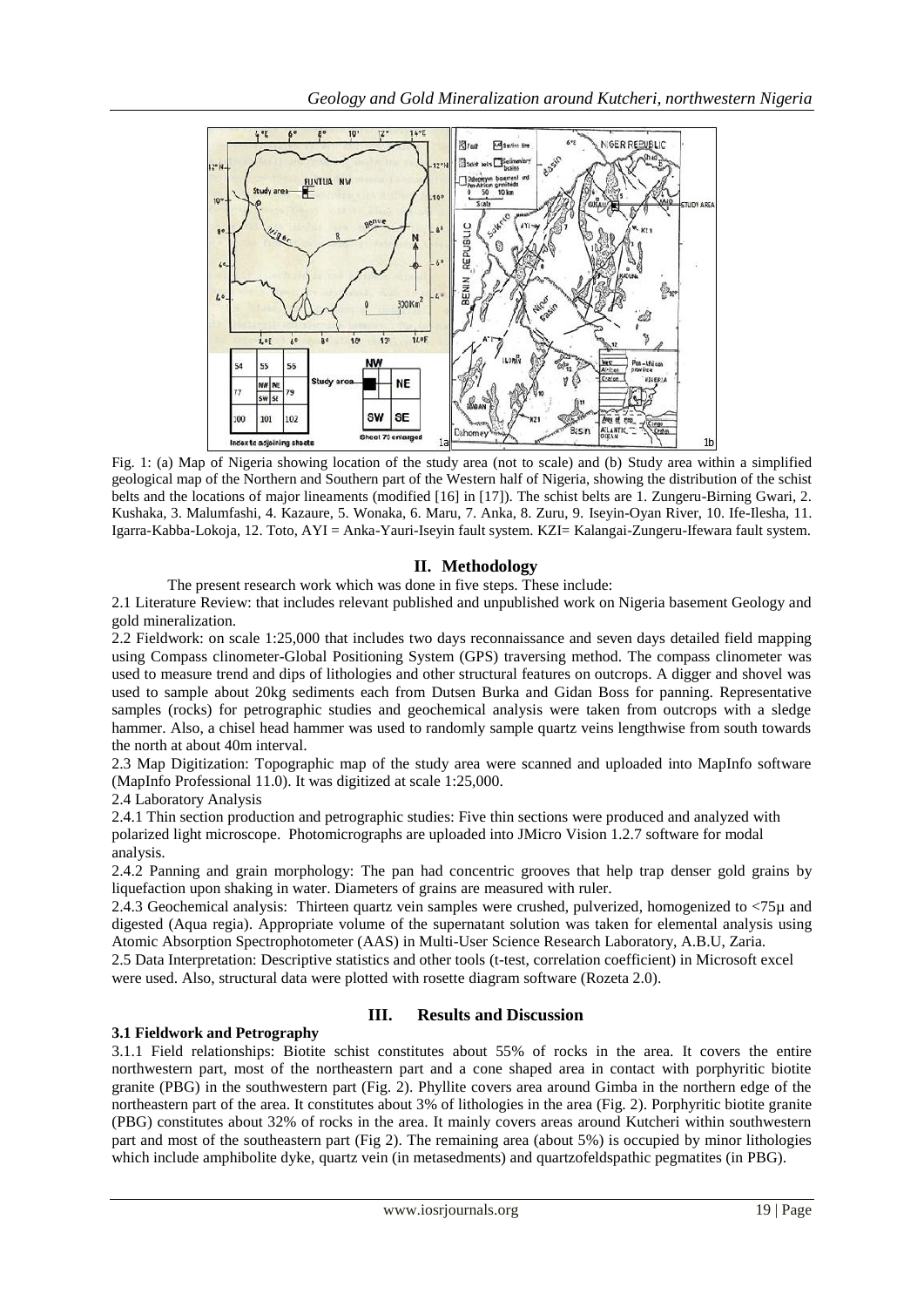

Fig. 2: Geological map of area around Kutcheri.

# **3.1.2 Petrographic analysis**

*3.1.2.1 Biotite schist:* The hand specimens of the biotite schist (BSch) are mostly light brown. Flakes of dark mica, lined up parallel to each other, and separated by light-coloured material, which are mostly millimetrecentimetre sized quartz/feldspar crystals with schistose texture. In few BSch samples, traces of green colour chlorite that resulted from alteration of biotite were noted with the aid of hand lens. The schists are highly weathered in most locations.

In thin section, the samples are relatively equigranular with uniform mineral assemblages of quartz, feldspar (plagioclase), biotite and opaque minerals (Plate I and II). In few exceptions muscovite and pyroxene is present in addition to this assemblage (Table 1).

| Lithology         | Ouartz | Orthoclase | Plagioclase | Microcline               | <b>Biotite</b> | Muscuvite | Chlorite                 | Pyroxene                 | Opaque |
|-------------------|--------|------------|-------------|--------------------------|----------------|-----------|--------------------------|--------------------------|--------|
| BSch1             | 50.5   | ٠          |             | $\overline{\phantom{a}}$ | 46.2           | ۰         | $\overline{\phantom{a}}$ | ۰.                       | 3.3    |
| BSch <sub>2</sub> | 39.2   | ٠          | ۰           | $\overline{\phantom{a}}$ | 45.8           | ۰         | 4.2                      | $\overline{\phantom{a}}$ | 5.8    |
| Phyllite          | 55.0   | ٠          | ۰           | $\overline{\phantom{a}}$ | 45.0           | ۰         | ۰                        | ۰                        | -      |
| PBG1              | 30.8   | ٠          | 10.4        | 34.1                     | 24.9           | ۰         | $\overline{\phantom{a}}$ | ۰                        | ۰      |
| PBG <sub>2</sub>  | 48.2   | -          | 28.8        | $\overline{\phantom{a}}$ | 17.1           | ۰         | $\overline{\phantom{a}}$ | 3.9                      | 1.0    |

Table 1: Modal composition of minerals in major lithologies in the study area





Plate I: Photomicrograph of BSch1 with lepidoblastic foliation pattern with yellow and brown interference colour in biotite Plate II: Photomicrograph of BSch 2 showing biotite with different polarization colours (green, yellow, brown, pink)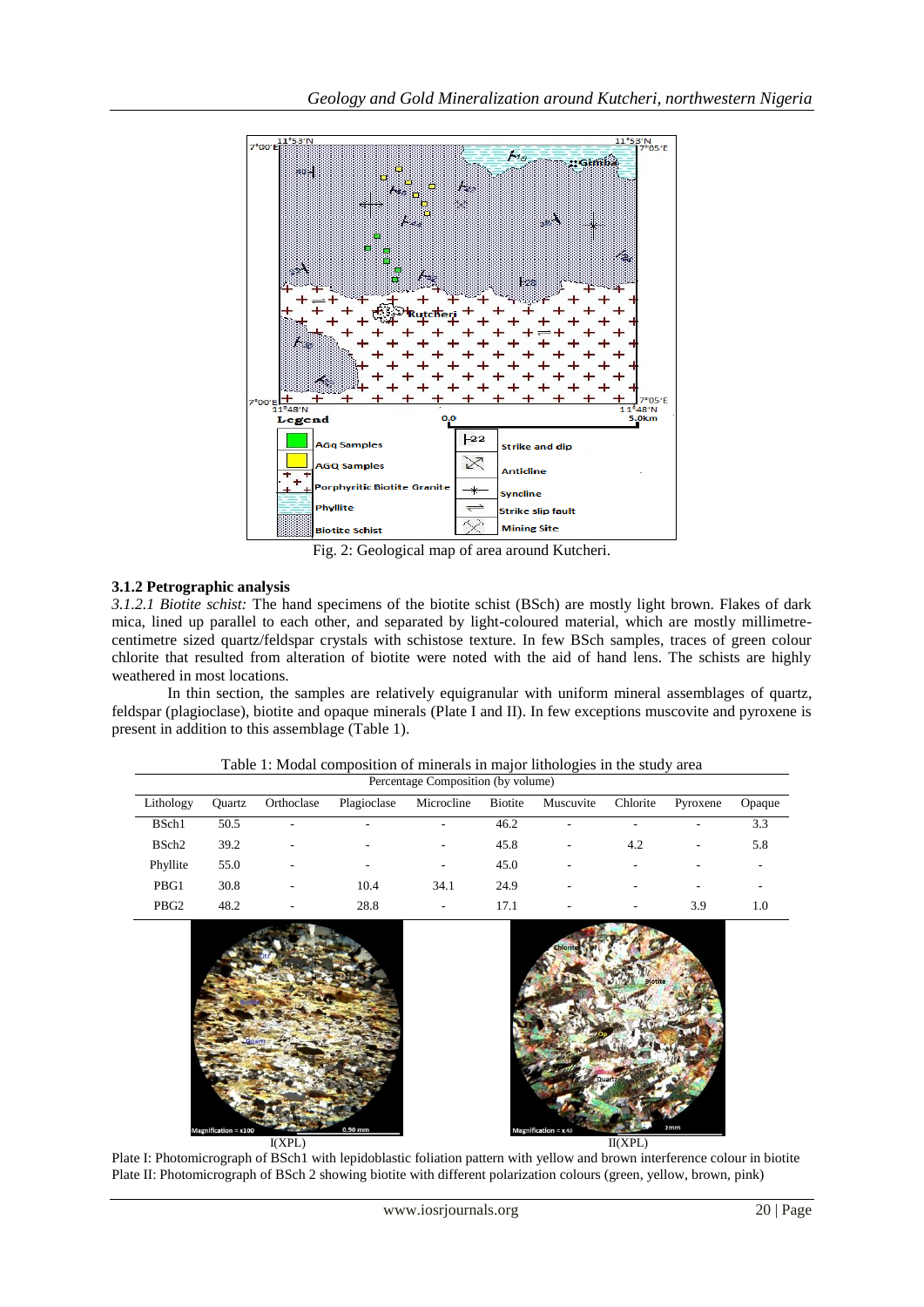*3.1.2.2 Phyllite:* The hand specimen appears flattened with tiny platy minerals line up in the same direction, giving the rock a cleavage. It readily split into thin sheets along the cleavage.

In thin section, it is xenoblastic, lepidoblastic with brown to faint yellow biotite that is needle like with wavy slaty texture, high relief and strong pleichroism from light to dark brown (Plate III). It contains nearly same proportion of quartz and biotite by volume (Table 1).





 III (PPL) IV (XPL) Plate III: Photomicrograph of Phyllite with slaty foliation pattern in biotite and quartz. Plate IV: Photomicrograph of Phyllite showing light brown polarization colour in biotite.

*3.1.2.3 Porphyritic biotite granite:* The hand specimens are light grey and generally porphyritic with white coloured, foliated phenocryst of feldspars. The texture consists of interlocking crystals up to 2cm across. The feldspar phenocrysts show regular blocky shapes.

In thin section (Plate V and VI) the rocks are porphyritic in texture, with phenocrysts of microcline in a groundmass made up of quartz, orthoclase feldspar, plagioclase feldspar and biotite (Table 1).





 V (XPL) VI (XPL) Plate V: Photomicrograph of PBG1 showing different tartan twinning pattern in microcline. Myremekitic texture (M) PlateVI: Leucocratic PBG2 showing plagioclase feldspar with characteristic narrow multiple albite twinning pattern

## **3.2 Structures**

The metasediments had foliations that mainly trend in NNE-SSW direction (Fig. 3a) with curvilinear joints, folds (macroscale crenulation cleavage pattern, chevron folding, disseminated quartz vein, isoclinal folding, and open folds) and strike slip faults (dextral and sinistral). Also, a number of NW-SE fractures are noted around Gidan Boss (Fig. 3b). Differential stress (tensional stress) in NE-SW direction leads to brittle deformation which account for predominance of joints and faults in NW-SE direction in the area (Fig. 3b). The predominant fault (NW-SE) is perpendicular to the regional Kalagai Fault system [18].



Fig. 3: (a) Rose diagram showing trend of foliation in metasediments (mica schist and phyllite) (b) Rose diagram showing joints on metasediments within the study area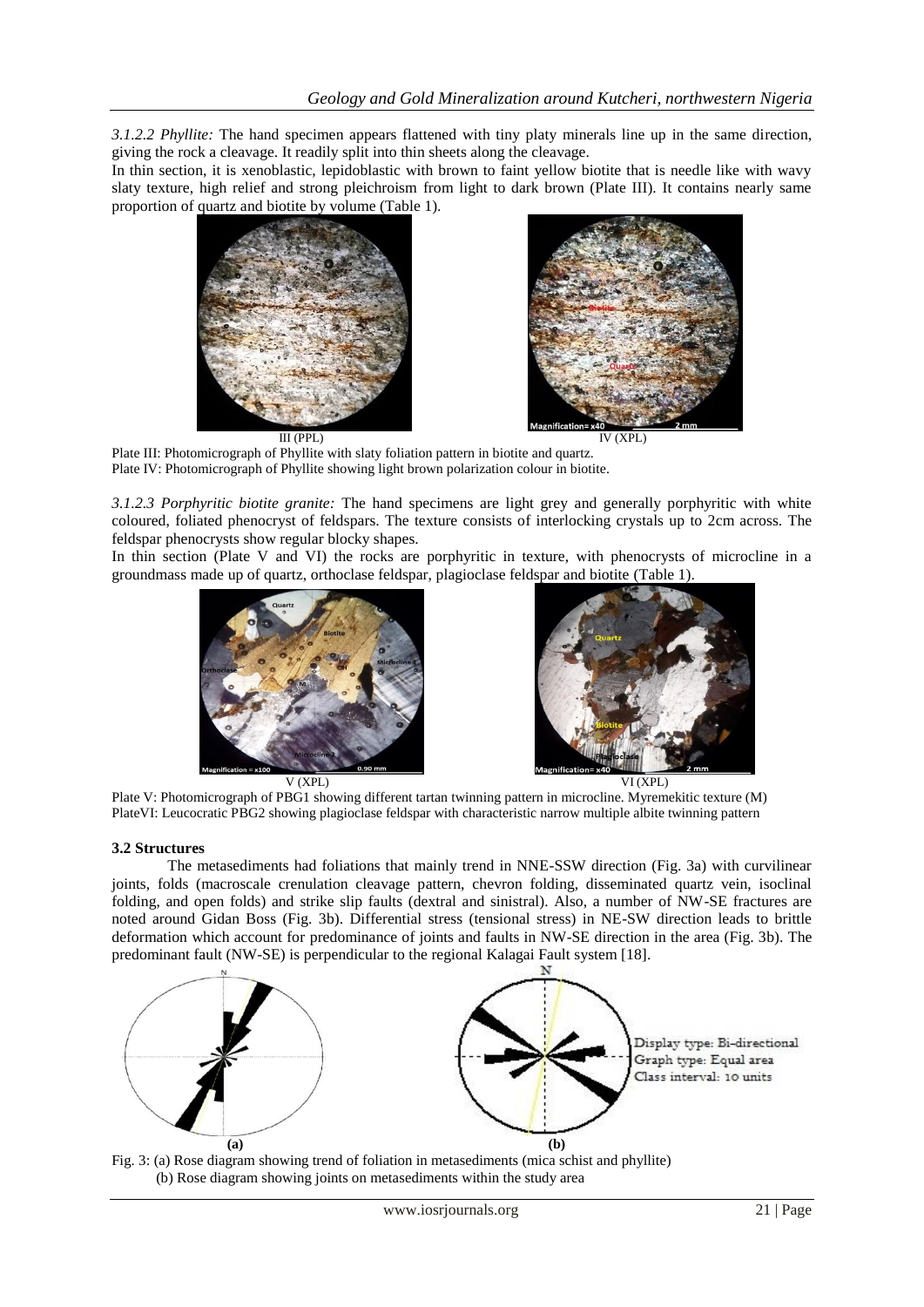#### **3.3 Panning and Grain Morphology**

About 20kg each of sediments from pits at Dutsen Burka and Gidan Boss (artisanal mining site) yielded 0.12 g and 0.16 g Au respectively. Diameters of grains range from ≤4mm to 6mm (Plate VII and VIII). Based on [14] scheme of classification of grains, the 6 mm grain had sharp tapering edges (Plate VII) and is thought to be prestine and eluvial while some others had smooth, curved edges and others had tapering edge but flattened (Plate VIII) are thought to be modified and alluvial. Hence, the grains in the sediments are suggested to have resulted from ductile deformation of in-situ (proximal or far) quartz vein.





Plate VII: Photograph showing different orientation direction of 6mm grain with sharp tapered edges Plate VIII: Photograph of grains with (a) sharp edges but flattened and (b) smooth curved edges

#### **3.4 Chemical analysis and statistical relation**

#### **3.4.1 Descriptive statistics and T-test**

The results show concentrations of most analytes are anomalous (Table 2 and 3). Levels of significance of variation in concentration of analytes were compared with two tailed t-test assuming unequal variances (Table 2 and 3). A null hypothesis (Hο) that there is no significant difference in concentrations of target and pathfinder elements around Dutsen Burka and Gidan Boss at  $\alpha = 0.05$  level of significance was set.

| Table 2: Concentration of analytes around Gidan Boss and statistical relations |  |  |
|--------------------------------------------------------------------------------|--|--|
|--------------------------------------------------------------------------------|--|--|

| Location                | Analyte (ppm) |                 |              |                  |                |                |
|-------------------------|---------------|-----------------|--------------|------------------|----------------|----------------|
| <b>Gidan Boss</b>       | Au            | Hg              | Cu           | Pb               | Zn             | Ag             |
| AGQ1                    | 2.21          | 0.00            | 40.30        | 18.20            | 23.00          | 0.20           |
| AGQ <sub>2</sub>        | 4.80          | 0.42            | 61.40        | 28.00            | 39.00          | 0.49           |
| AGO <sub>3</sub>        | 2.41          | 0.00            | 26.20        | 12.00            | 12.00          | 0.34           |
| AGQ4                    | 2.24          | 0.22            | 8.80         | 10.40            | 4.00           | 0.24           |
| AGQ <sub>5</sub>        | 1.80          | 0.00            | 7.60         | 10.20            | 0.00           | 0.32           |
| AGO <sub>6</sub>        | 0.00          | 0.00            | 7.20         | 0.40             | 12.00          | 0.00           |
| AGQ7                    | 0.00          | 0.00            | 6.20         | 0.00             | 0.00           | 0.00           |
| Range                   | $< 0.1 - 4.8$ | $< 0.05 - 0.42$ | $6.2 - 61.4$ | $< 0.03 - 28.00$ | $< 0.1 - 39.0$ | $< 0.1 - 0.49$ |
| Mean                    | 1.92          | 0.09            | 22.53        | 11.31            | 0.23           | 12.86          |
| Variance                | 2.68          | 0.03            | 458.87       | 95.91            | 0.03           | 199.48         |
| <b>SD</b>               | 1.64          | 0.17            | 21.42        | 9.79             | 0.18           | 14.12          |
| t Stat                  | 2.09          | 0.19            | 1.95         | 2.00             | 0.51           | $-0.27$        |
| t Critical two tail     | 2.31          | 2.23            | 2.44         | 2.31             | 2.20           | 2.23           |
| P (T $\leq$ t) two tail | 0.07          | 0.86            | 0.10         | 0.08             | 0.62           | 0.79           |

| Table 3: Concentration of analytes around Dutsen Burka and statistical relations |  |  |  |
|----------------------------------------------------------------------------------|--|--|--|
|----------------------------------------------------------------------------------|--|--|--|

| Location                | Analyte (ppm) |                 |           |              |            |                |
|-------------------------|---------------|-----------------|-----------|--------------|------------|----------------|
| <b>Dutsen Burka</b>     | Au            | Hg              | Cu        | Pb           | Zn         | Ag             |
| AGq8                    | 0.60          | 0.00            | 4.80      | 6.40         | 22.00      | 0.42           |
| AGq9                    | 0.00          | 0.00            | 6.50      | 0.00         | 8.80       | 0.00           |
| AGq10                   | 1.82          | 0.00            | 7.40      | 8.00         | 12.40      | 0.28           |
| AGq11                   | 0.00          | 0.00            | 6.40      | 1.20         | 6.00       | 0.00           |
| AGq12                   | 0.00          | 0.00            | 6.20      | 0.00         | 8.60       | 0.17           |
| AGq13                   | 0.54          | 0.44            | 8.80      | 4.80         | 30.00      | 0.20           |
| Range                   | $< 0.1 - 1.8$ | $< 0.05 - 0.44$ | 4.80-8.80 | $0.03 - 8.0$ | 6.00-30.00 | $< 0.1 - 0.42$ |
| Mean                    | 0.49          | 0.07            | 6.69      | 11.31        | 14.63      | 0.18           |
| Variance                | 0.50          | 0.03            | 1.78      | 12.02        | 88.07      | 0.03           |
| <b>SD</b>               | 0.71          | 0.18            | 1.33      | 3.47         | 9.38       | 0.16           |
| t Stat                  | 2.09          | 0.19            | 1.95      | 2.00         | $-0.27$    | 0.51           |
| t Critical two tail     | 2.31          | 2.23            | 2.45      | 2.31         | 2.23       | 2.21           |
| P (T $\leq$ t) two tail | 0.07          | 0.86            | 0.10      | 0.08         | 0.79       | 0.62           |

Generally, the concentration of the target element and pathfinder elements are higher than standard deviation of the mean around Gidan Boss while other samples had their concentration within this range except for quartz vein AGQ6 and AGQ7 which have their concentrations less than standard deviation of the mean for Au, Pb and Ag. Also, quartz vein samples around Dutsen Burka generally scatter around the range but had Au and Pb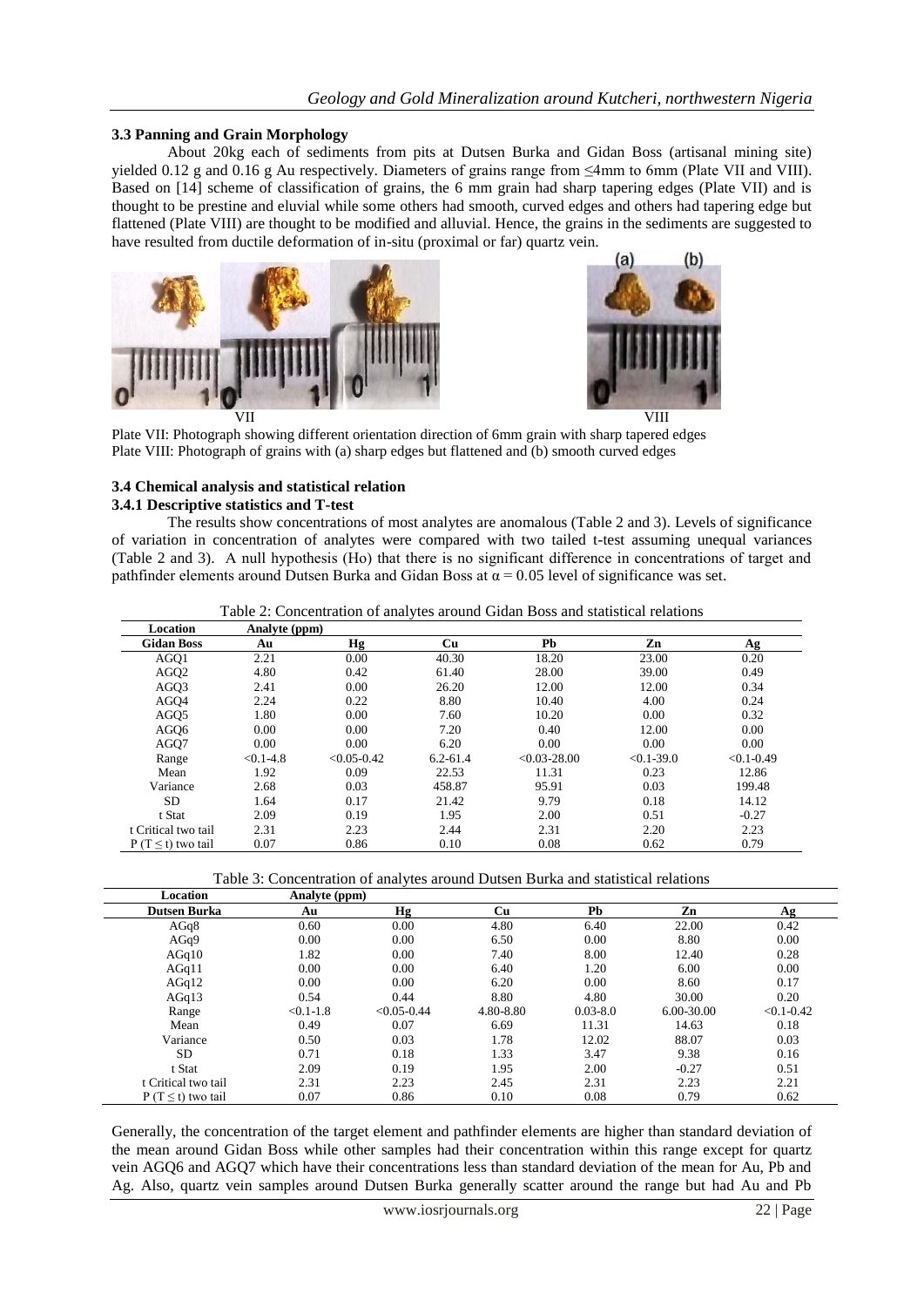higher than the threshold for quartz vein AGq10. Also, a similar pattern is noted for quartz vein AGq13 for analytes Hg, Cu and Zn.

The t Start value is generally less than the t Critical value for all samples. This means that the P values are greater than 0.05 for all the analytes. Therefore, there is no significant statistical difference between the analytes. The null hypothesis that there is no significant difference in concentration of analystes around Dutsen Burka and Gidan Boss was accepted.

#### **3.4.2 Correlation coefficient**

Pearson correlation coefficient show all indicator elements Hg, Ag, Cu, Zn and Pb positively correlate with Au at different levels, Au/Hg (r = 0.48), Au/Zn (r = 0.51), Au/Cu (r = 0.84), Au/Pb (r = 0.97), Au/Ag (r = 0.77) as shown in Fig. 4.



Fig. 4: Bivariate plot of Au against other trace element (Hg, Zn, Cu, Pb and Ag)

Base metals Ag, Pb and Cu are chemically active while Au is a noble metal that is chemically inert (under most conditions). Resultant direct proportional relationship between Au/Pb, ( $r = 0.97$ ) and Au/Cu, ( $r = 0.84$ ) shows that Cu and Pb are indicator elements for Au in the area. Mobile elements Ni, Zn, Pb, As and Cu were used to locate buried gold mineralization in Essase Concession, Eastern Region, Ghana [19].

#### **IV. Conclusion**

The dominant lithology in the area includes mica schist, phyllite and porphyritic granite. The metasediments generally display lepidoblastic foliation pattern with similar mineral assemblages.

Structurally, the foliation directions (NNE-SSW) and fold axes trend are parallel to the regional foliation record from Pan-African Orogeny. On the other hand, strike of joints (NW-SE) perpendicular to it.

Gold mineralization around Kutcheri is confirmed to have anomalous concentration in most of quartz vein samples investigated. There is higher concentration of analytes in places at Gidan Boss relative to Dutsen Burka. However, it is not high enough to be considered statistically significant with the present number of samples. With the number of samples analysed, it is not possible to distinguish between mineralization reality and random chance. The correlation coefficient shows Cu and Pb are indicator elements for Au in the area.

#### **Acknowledgements**

The authors thank Village Head Gidan Chido and Kutcheri for accommodating us during field work. Also, we thank staffs Mr. M. Bashir and Mr. E. Silas of Multi-User Science Research Laboratory, A.B.U, Zaria for help in sample pre-treatment and chemical analysis.